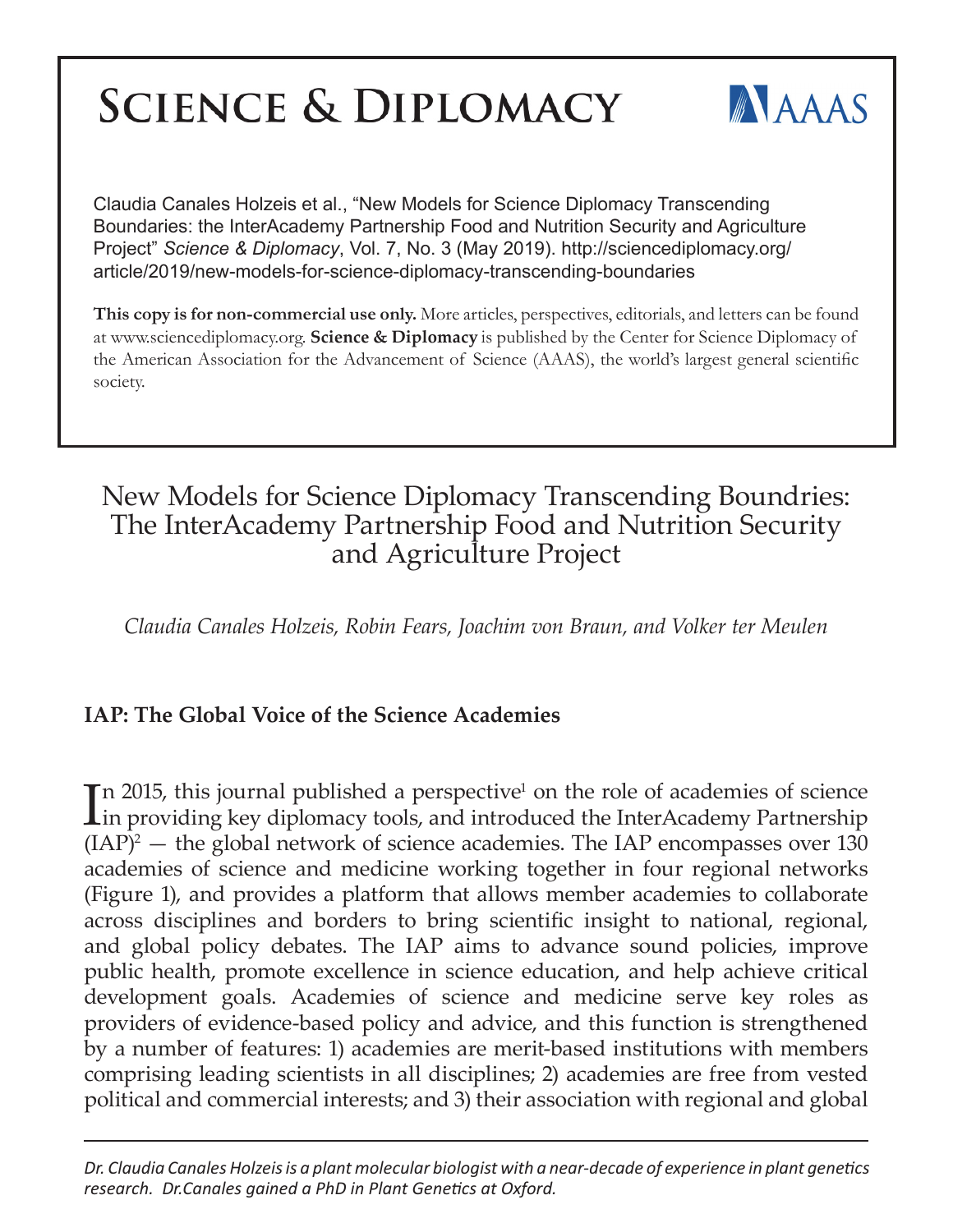networks enables the academies to address pressing global challenges while at the same time retaining an awareness of national needs and priorities.



Figure 1. The structure of IAP. The three pillars of the InterAcademy Partnership include the three original IAP academy networks: IAP for Science (formerly the global network of science academies, IAP); IAP for Health (formerly the InterAcademy Medical Panel, IAMP); and IAP for Research (formerly the InterAcademy Council, IAC). 130 member academies constitute the intellectual core of the partnership, working together in regional networks in Africa, the Americas, the Asia/Pacific region, and Europe.<No data from link>Figure 1. The structure of IAP. The three pillars of the InterAcademy Partnership include the three original IAP academy networks: IAP for Science (formerly the global network of science academies, IAP); IAP for Health (formerly the InterAcademy Medical Panel, IAMP); and IAP for Research (formerly the InterAcademy Council, IAC). 130 member academies constitute the intellectual core of the partnership, working together in regional networks in Africa, the Americas, the Asia/Pacific region, and Europe.

Academies of science and medicine and their regional and global networks play an important role in national and international policy by contributing to the sharing and implementing of good practice in clarifying controversial issues, developing and communicating the evidence base, and informing the choice of policy options. Critical factors for success in such activities come from the independence of contributions, reliance on excellence in science and scientists in all disciplines, sound peer review, established contacts with policymaking bodies, and the power to convene actors across multiple sectors.

#### **Experimenting with New Models for Science Diplomacy Across Boundaries: The Focus on Food and Nutrition Security and Agriculture (FNSA)**

In 2015, the IAP initiated a project with the objective of establishing a new model for transboundary science diplomacy that draws on resources provided by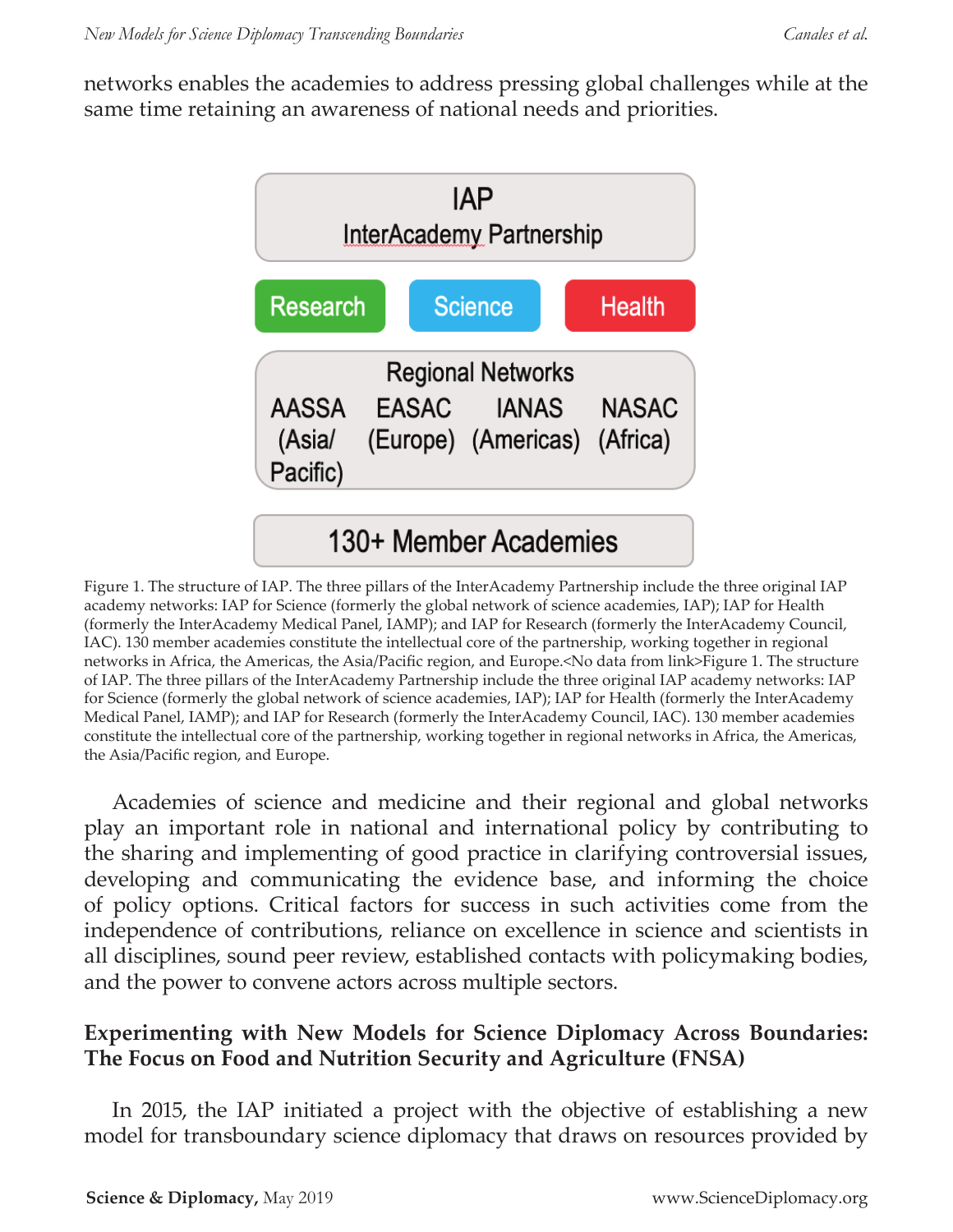the IAP and its member academies. The IAP selected food and nutrition security and agriculture (FNSA) as the focus, since it represents one of the world's most pressing challenges. That is, all countries experience to a greater or lesser extent the triple burden of malnutrition: undernutrition, micronutrient deficiency, and over-consumption of calories leading to overweight and obesity. Achieving food and nutrition security is a United Nations Sustainable Development Goal (SDG 2, "Zero Hunger"), and this goal is implicit in most other SDGs.<sup>3</sup> However, the Food and Agriculture Organization of the United Nations (UN FAO) recently warned.4 that the number of undernourished people in the world is increasing, reversing progress in international food security. Conflict, climate variability, and extreme weather events contribute to this trend. The number of obese people is also on the rise, with serious public health implications. Many countries are experiencing simultaneous undernutrition and obesity, since excess weight gain can also be a consequence of poverty. Malnutrition is now a factor in one of five preventable deaths globally.5 Food insecurity transcends public health boundaries and contributes to all forms of malnutrition.

The FNSA project also is important in the context of another legally binding international accord, the Paris Agreement, on mitigating climate change.6 The UN Intergovernmental Panel on Climate Change (IPCC) recently warned that the Earth is already experiencing the consequences of 1°C of global warming, in the form of increasing extreme weather events, rising sea levels,<sup>7</sup> and the melting of the Arctic sea ice. To avoid the worst consequences of climate change, global warming must be limited to 1.5°C instead of 2°C above pre-industrial levels. Reaching this target requires rapid and far-reaching transitions in all human activities so that greenhouse gas (GHG) emissions8 fall by about 45% from 2010 levels by 2030, and reach "net zero" around 2050. Agriculture contributes approximately 20% of global GHG emissions , and could increase emissions 50-90% by 2050 in the absence of technological changes and dedicated emission mitigation measures.<sup>9</sup> At the same time, food production is affected deeply by changing climatic conditions; extreme climate events already account for 40% of the variability in global wheat production, and climate change could eventually overwhelm all of the gains in U.S. agricultural productivity that have been realized since 1981.<sup>10</sup>

Therefore, a very pertinent question is how the SDGs with food security and nutrition and climate change objectives might be attained simultaneously, in the context of predicted global population increases, urbanization, and changing lifestyles, including an increase in the consumption of livestock products. Science has an important role to play by contributing insights into synergies and trade-offs with respect to conflicting objectives, and by advising on how divergent interests might be reconciled. There is an urgent need to build more capacity for research and innovation in technical fields that address these questions, and to mobilize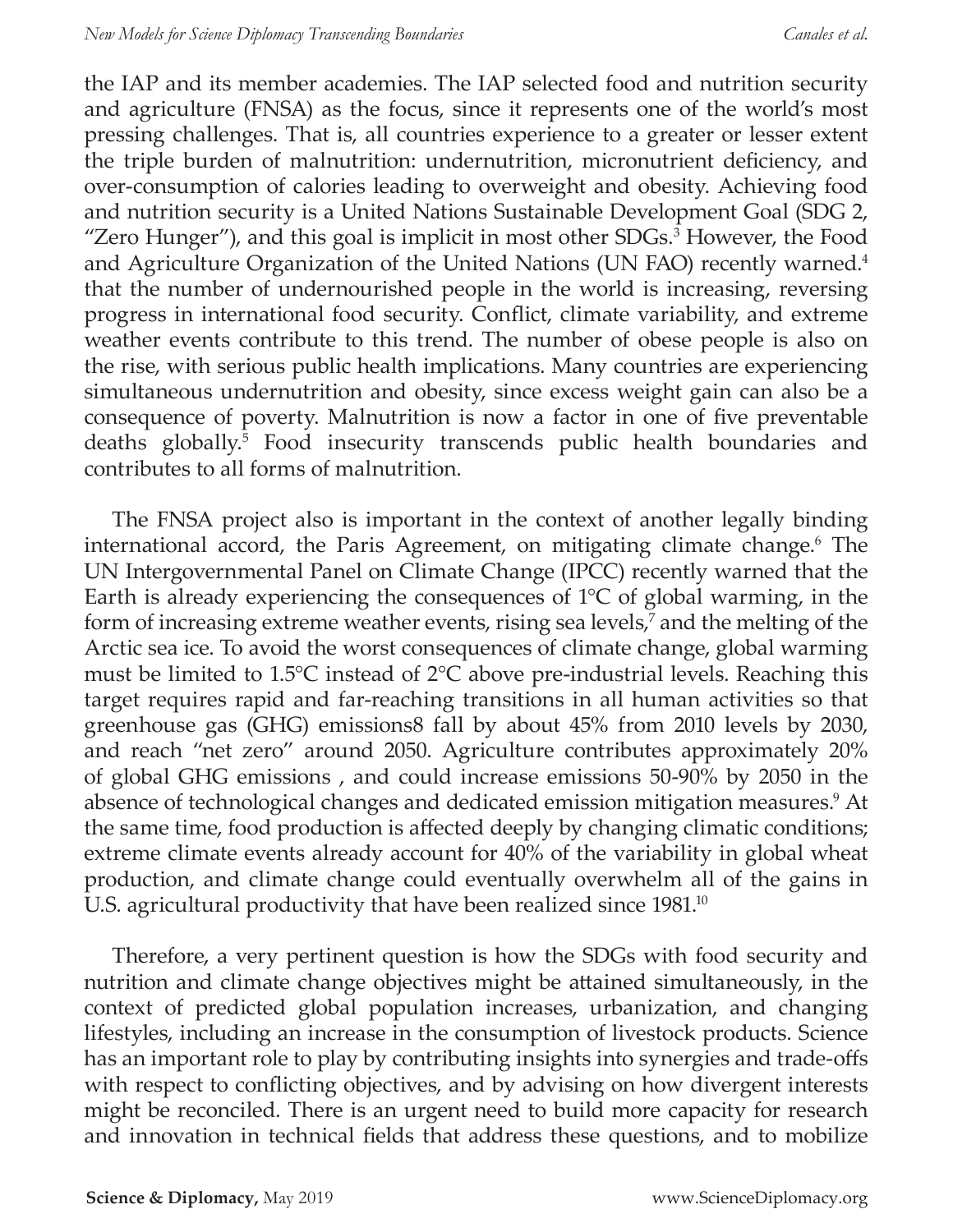those resources in advising policymakers and other key stakeholders. For this reason, the primary objectives of the IAP FNSA project were to identify the key challenges and opportunities for using the science already available to deliver healthy and sustainable diets, and to identify the main knowledge gaps to guide the formulation of an effective global research agenda. Action is required at multiple geographical levels, from the local level targeting specific regions or demographic sectors particularly vulnerable to food insecurity, to the regional and international. The IAP is particularly well placed to address these recommendations for multiple scales.

Due to the multiple interlinkages among food, nutrition, and agriculture; climate change mitigation; and natural resources and biodiversity preservation, the IAP FNSA project incorporated a food systems perspective that considered food production, processing, marketing, consumption (including food safety), and waste, as well as broader societal implications and the impact on the environment (Figure 2). Food waste, an important misuse of resources is estimated to affect 30% of food production globally, although more primary data-based studies are needed for accurate quantification. $<sup>11</sup>$ </sup>



Figure 2. A conceptual framework for research on food, nutrition, and agriculture within the food systems context.12

### **From national to regional to global: a common template for the Regional FNSA Reports**

The IAP initiated the FNSA project in June 2016 by establishing four regional academy network working groups (WGs) – in Africa, Asia, the Americas and Europe – consisting of experts in all relevant disciplines, with appropriate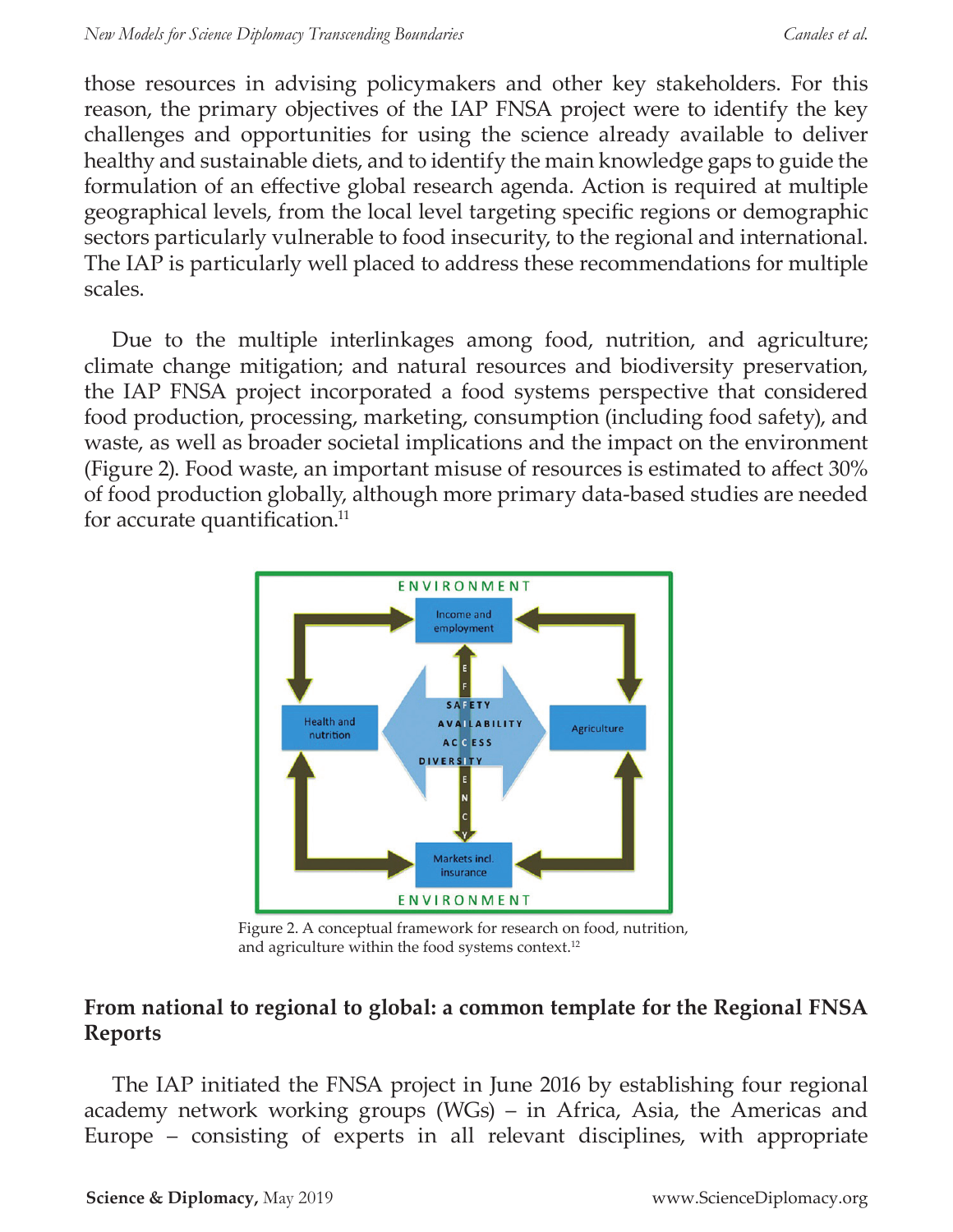experience across the region, thereby drawing on broad representation of excellence in science. The IAP tasked each WG to independently produce a Regional FNSA Report, which would first provide a mechanism to engage with policymakers and other stakeholders at the national and regional levels, and subsequently serve collectively as resources for the development of a fifth report, the Global FNSA Report. The IAP designed the global output to reflect on differences and similarities between the regions, and focus on science and policy issues that need to be addressed internationally. For this reason, the WGs developed a common template of ten guiding priority questions for the regional assessments, a list that was not intended to be overly prescriptive, but to ensure that the Regional FNSA Reports did not diverge so much as to hinder collective analysis, synthesis, and reflection.

The ten-point template included conducting an assessment of the national and regional situations with respect to FNSA, outlining major scientific challenges and opportunities, and identifying key knowledge gaps. In addition, each WG agreed to consider the public health, nutritional, and environmental issues associated with FNSA, including competition for natural resources (such as land, water, and energy) with other public and private uses and the preservation of biodiversity. Finally, the IAP asked each WG to address the impact of national and regional regulatory frameworks and other public policies on FNSA, and discuss the main implications of their findings and recommendations at the interregional and global levels.

In drafting recommendations, the WGs consulted additional sources of evidence at the national and regional levels according to agreed-upon regional priorities, and took note of other important food, nutrition, and agriculture assessment initiatives. Science and policy community engagement at the national and regional levels accompanied the preparation of the Regional FNSA Reports. The IAP held two plenary meetings in Germany in 2017 and 2018, which brought together all four WGs, together with representatives from key policymaking bodies.

#### **The Regional FNSA Reports**

The IAP published all four Regional FNSA Reports in early 2018,<sup>13</sup> after they underwent independent peer review and endorsement by the IAP networks. While this article does not give a detailed description of the Regional Reports' main findings and recommendations, it is fruitful to outline some themes emerging from an analysis of FNSA within and across national borders.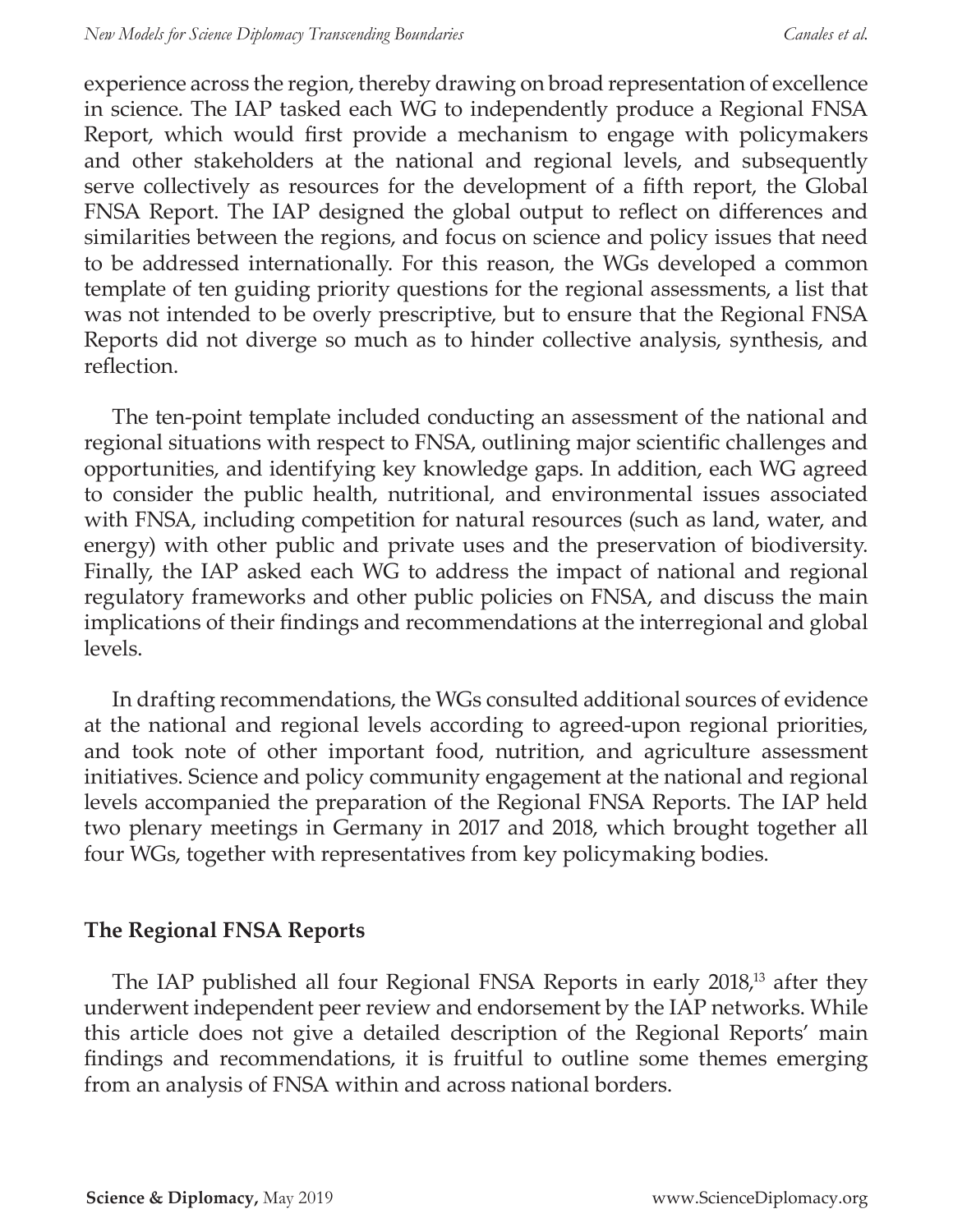The Regional FNSA Reports all agreed on the need to establish good baseline data to determine the current FNSA status at the national and regional levels to generate robust information resources to guide policy. Since sustainable food consumption patterns are integral to attaining food and nutrition security, crossdisciplinary research that includes economics and social sciences as well as the natural sciences is required. The Reports also recommend that data collection be standardized to allow for comparative analysis and to monitor progress towards developing sustainable and nutritious food systems.

A specific focus is needed on geographic areas $14$  and sectors of the population that are at greater risk of food and nutrition insecurity, since variation is sometimes greater within a given country than between countries. For example, the Association of Academies and Societies of Sciences in Asia (AASSA) described the FNSA landscape in Cambodia, where, despite a period of recent growth, the incidence of poverty remains high and also deeply variable across the country. Levels of poverty range from 6.5% in some territories to 51% in other (mostly rural) areas . The ability of the country to address these regional disparities is constrained by a lack of coordination between various tiers of government, as well as between development agencies and non-governmental organizations. The situation in Cambodia is by no means unique. The European Academics Science Advisory Council (EASAC) reported the need to focus specifically on vulnerable groups, such as mothers and children, the elderly, patients, and migrants, all of whom are more at risk of malnutrition than the population as a whole. Policies and programmes must be effectively delivered to where they are most needed, and that they are suitably integrated to prevent the fragmentation and duplication of efforts.

The Regional FNSA Reports also describe instances where a cross-national approach is needed to address challenges for FNSA at the regional level. Mountainous areas are particularly impacted, with a complex interaction between socio-economic, environmental (including food production), and cultural factors, resulting in widespread malnutrition. For example, the AASSA discusses the Hindu-Kush Himalayan (HKH) region, defined as the area that extends 3500 km across the high mountain regions of eight countries: Afghanistan, Bangladesh, Bhutan, China, India, Myanmar, Nepal, and Pakistan. The number of undernourished people in the countries of the HKH region is estimated to be 415 million, accounting for more than half of the global total. An integrated multisectoral and multi-dimensional approach sensitive to territorial differences is required to achieve future FNSA in this region. In the Americas, the Interamerican Network of Academies of Science (IANAS) describes the Caribbean islands as the area most vulnerable to malnutrition, as many are heavily dependent on imports and have weak and undiversified economies. The Caribbean is also particularly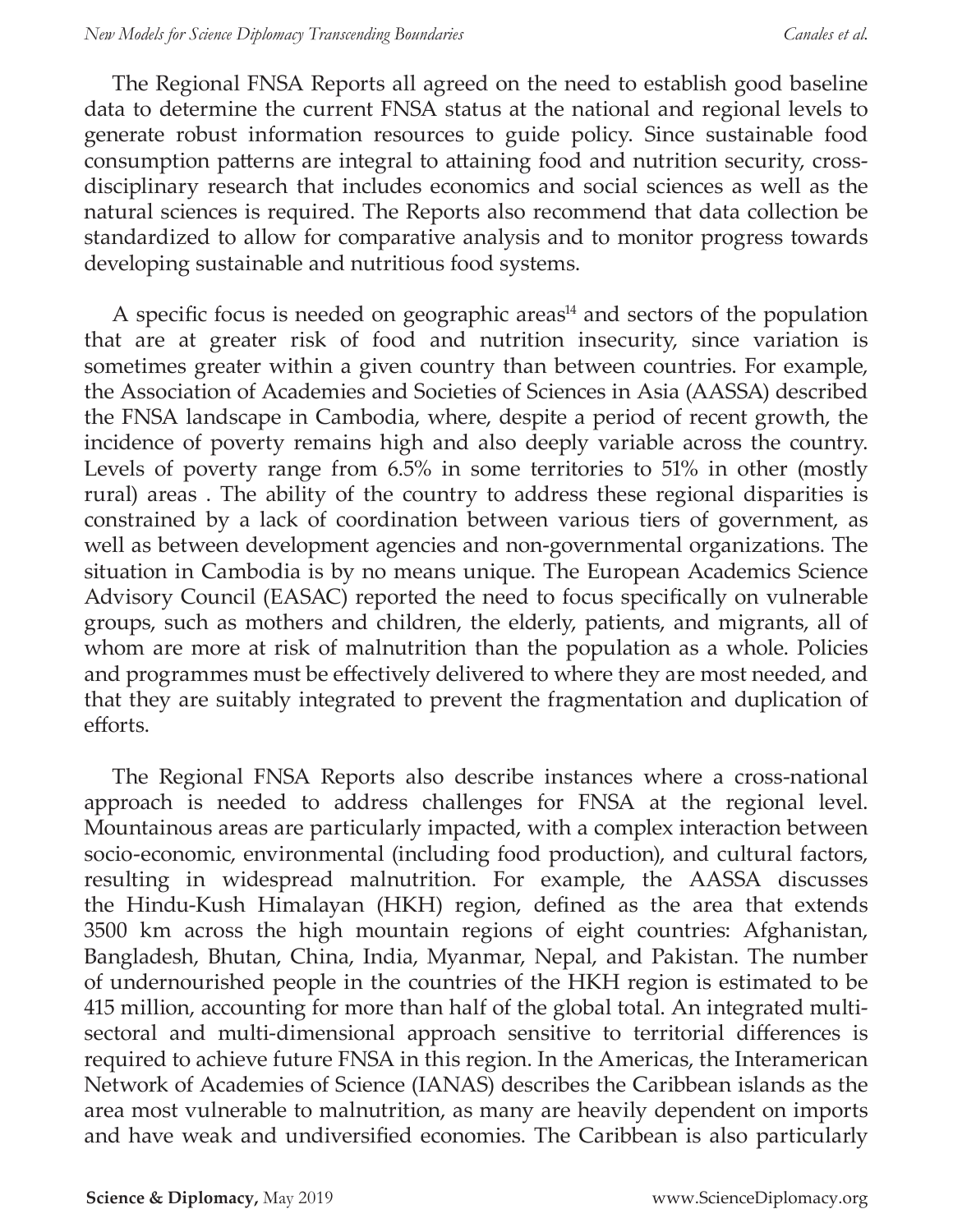exposed to environmental degradation from extreme weather events. More attention by the international research and policymaking communities is needed to develop nutritious and resilient food systems in these island states.

All the regional assessments stress the importance of science and innovation for smallholder farmers, who constitute a large proportion of the world's poor and are the most vulnerable to malnutrition and the impacts of climate change. The regions differ in the relative contribution of small and large farms to agricultural production; small farms generate over 75% of most food commodities in sub-Saharan Africa and Asia, while large farms dominate in the Americas, Australia, and New Zealand, with Europe somewhere in between.15 The Network of African Science Academics (NASAC) notes the importance of responsible innovation in all components of food systems, which need to address key impediments for FNSA but be within the financial means of smallholders. These include innovations focused on affordable and accessible improved planting materials, sustainable management of agricultural systems (soil quality and water scarcity being key constraints to productivity), and food preservation to decrease waste. For instance, one example of a frugal innovation is a storage bag for grains<sup>16</sup> to reduce pest damage and food contamination by mycotoxins (a widespread and serious public health issue in parts of Africa).<sup>17</sup> Research and innovation also are needed to develop cheaper diagnostic tools for disease identification, such as inexpensive portable tests kits to use in the field, technologies based on renewable energy sources, and improved access to markets.

A better understanding of the heterogeneity of FNSA in different localities would also lead to more knowledgeable debates on controversial topics. For instance, all the regional assessments discussed meat consumption. Industrial meat production and excessive consumption is unsustainable from environmental and public health perspectives, yet animal-based products represent an important source of high-quality nutrients for resource-poor people in developing countries, in particular children, and for many vulnerable groups elsewhere. The International Livestock Research Institute estimates that one billion rural poor people rely on livestock for food security and income, and warn against one-size-fits-all 'livestock less' policies.18 In developing countries, livestock also is used as farm labor where mechanization is often not available, and represents a form of insurance in times of financial need. Therefore, reducing livestock production in these settings would require parallel interventions and policies to promote rural development, establish basic infrastructure and services, and ensure the availability, accessibility, and affordability of alternative, sustainable, and nutritious diets. Science can contribute by informing the policy decisions pertaining to food systems for improved nutrition, quantifying potential synergies and trade-offs, reducing the environmental footprint of the livestock sector, and exploring novel sources of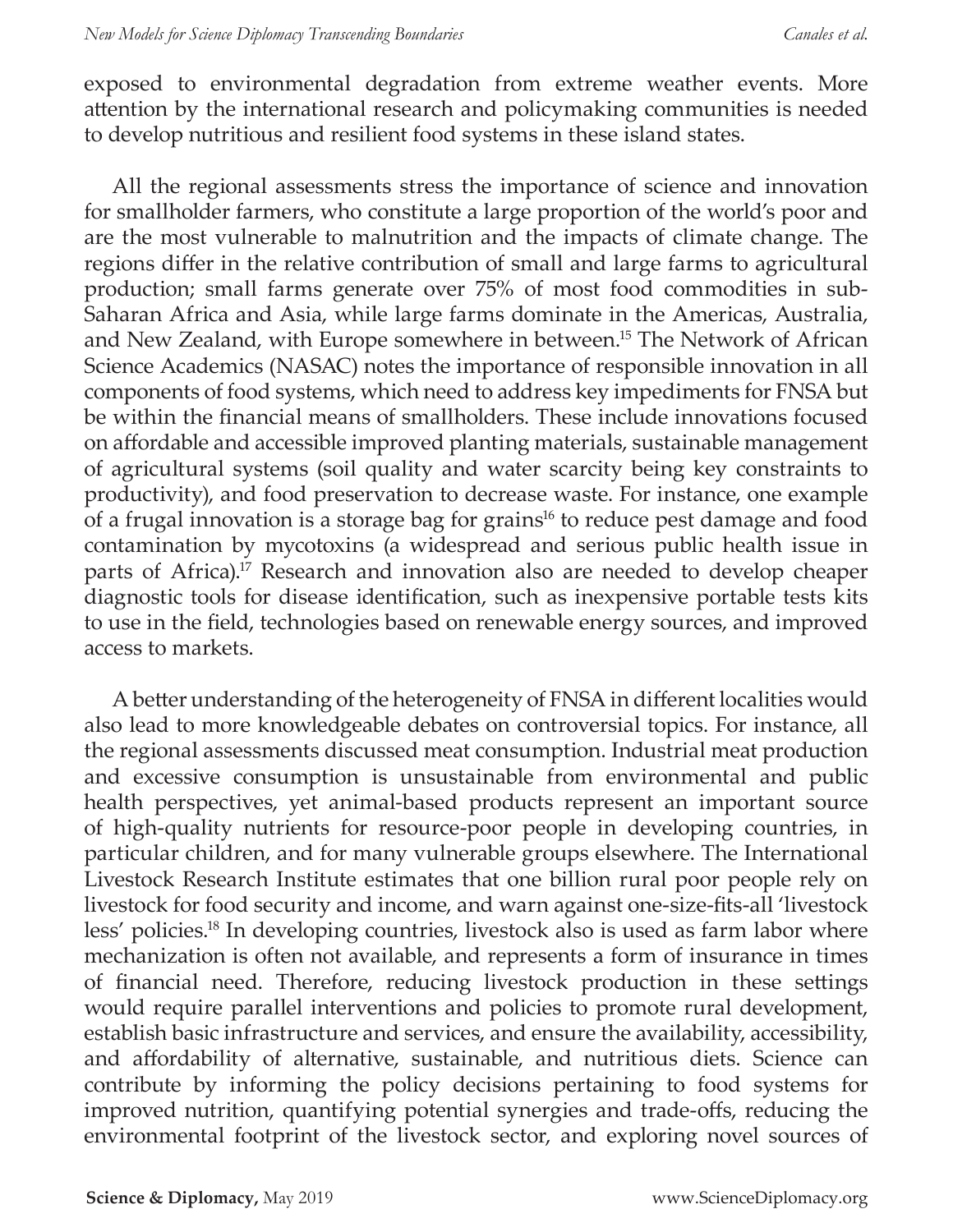dietary protein. It is essential to identify effective policy incentives to curb meat consumption, limit the excessive intake of calories, and promote the demand for healthy and sustainable foods, targeting both consumers and the private sector. The complexity of the Regional FNSA Report analysis highlights the importance of aligning the transformation of food systems to both the SDGs and climate change mitigation targets for the development of effective policies, and the critical need for integrated solutions.

#### **The Global FNSA Report**

The recognition that many of today's pressing global challenges must be addressed in collaborative and interconnected ways across nations provided the main motivation to develop the Global FNSA Report.<sup>19</sup> The IAP used the four Regional FNSA Reports and the feedback they received from policymakers, together with more recently published scientific studies and continuing interaction among the regions under the auspices of an expert editorial group. The purpose of the Global FNSA Report is to "advise on interregional matters, local-global connectivities, and issues at the science-policy interface that should be considered by inter-governmental institutions and other bodies with international roles and responsibilities." Science diplomacy and building bridges between communities and nations for closer collaboration in scientific research and policymaking is key to attaining improvements in global FNSA.

The Global FNSA Report, published by the IAP in November 2018 after independent peer review and the IAP member academies' endorsement, was framed around three main principles: (1) the role of science and technology to safeguard international public goods, defined as those that require collective action and coordination, since they need to be provided on a scale unattainable by individual countries; (2) the need to clarify and address international environmental and institutional risks and their transmission; aobjnd (3) the SDGs, with a focus on how scientific endeavor and innovation (related to scientific, social, and international policy contexts) may contribute to their realization. Global priorities for science and innovation broadly identified in the Global FNSA Report include: sustainable food and nutrition systems, transformation to healthier diets, food production and consumption issues, food-energy-water-health interconnections, and the promotion of effective interaction at science-policy interfaces, including the establishment of international science advisory mechanisms.

What must be addressed globally by the scientific and policy-making communities? Climate change has already been described in this account as a key challenge that no nation by itself can address. In addition, all countries depend on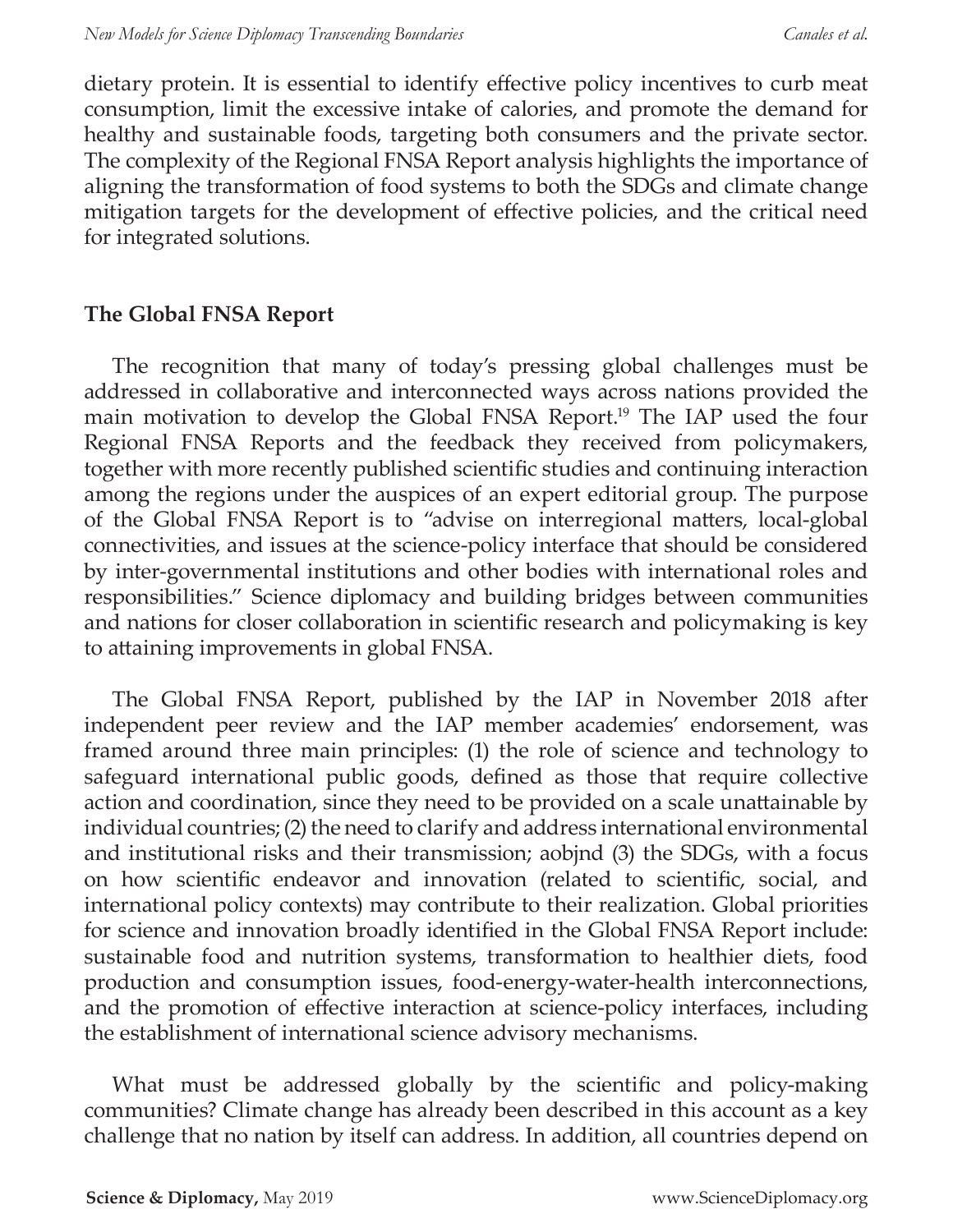the trade of commodities to satisfy domestic food demand. Trade can in principle enable a more efficient allocation of resources and the sharing of the burden of supply shocks. However, as recent financial and food price crises have highlighted, greater interconnection among regions also entails an increased risk of system failure, potentially leading to market instability with serious implications for global FNSA. Understanding markets and their instability in an increasingly globalized food system is therefore a pressing scientific research priority. Coherent action also is needed to respond to increased market demand for certain commodities, and to effect appropriate policy responses to limit the impact of high and volatile food prices on the nations and sectors of society most vulnerable to food and nutrition insecurity. A key policy priority is also to determine how fair and rules-based trade systems should be defined and effectively promoted.

All regions face environmental degradation linked to agricultural production, including loss of essential land and water resources and biodiversity; this creates the need for a greater focus on the efficiency of food systems in delivering health and well-being for people and the planet, as well as profits for the food system actors. Climate change and the loss of natural resources are directly linked to the global trade of food commodities; national and regional competition acts to drive many of the costs of food production to the environment. Many countries include only production-based emissions in their GHG inventory, which means that emissions associated with imported goods are allocated to the exporting country, distorting national accounting. For example, the emissions and other environmental pressures associated with the production of the food imported by the European Union (EU) are far greater than the emissions and pressures from the production of the goods it exports to the rest of the world.<sup>20</sup>

The Global FNSA Report also describes how the increasingly interconnected nature of food systems and reliance on food imports to meet demand also has important implications for human health. A shared challenge is the increasing availability of relatively cheap, energy-dense but nutrient-poor foods, which contributes to obesity and micronutrient deficiency and is linked to an alarming rise of non-communicable diseases (NCDs) globally.<sup>21</sup> In addition, food systems across the world are becoming increasingly homogeneous. Humans rely on a handful of crops for the majority of their daily caloric intake, which decreases the resilience of food systems to shocks. This may also heighten the vulnerability of some national food systems to stressors and increases interdependence among countries in terms of food supply.<sup>22</sup> Finally, increased globalization brings challenges related to food safety (including toxins, pathogens, and the adulteration and contamination of foods), the worldwide rise of antibiotic resistance (in some countries, as much as 80% of total use of antimicrobials is in the livestock sector,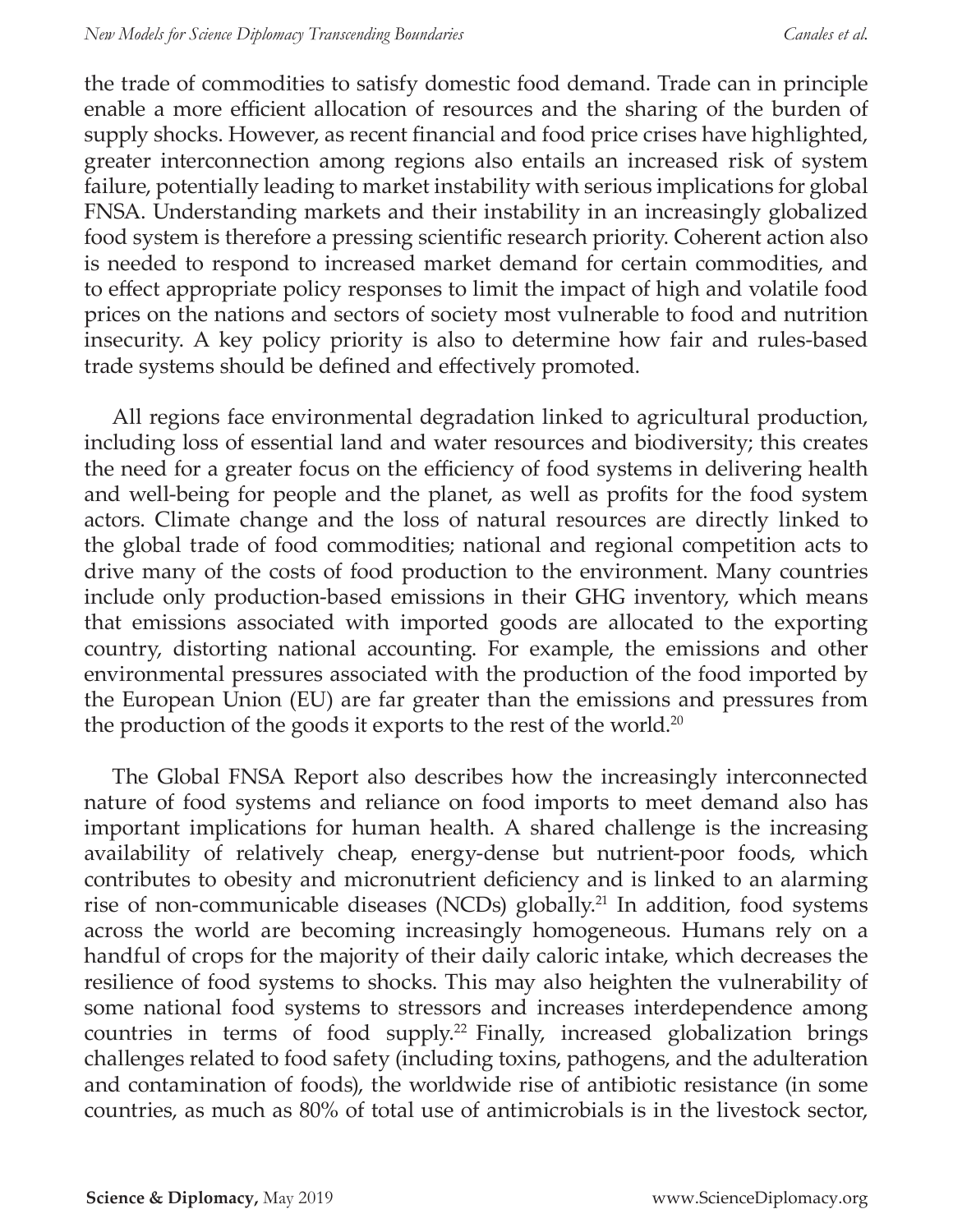and emerging economies are projected to increase their use) $,^{23}$  and the increased incidence of agricultural pests and diseases.

The analysis by all WGs highlight the fact that addressing FNSA challenges will require a multi-disciplinary and multi-sectoral approach. It will necessitate developing a sound scientific agenda, and improve linkages to policymaking, as well as to science education, training, and outreach. Science diplomacy is critical to promote increased collaboration between countries to share scientific expertise and facilities, facilitate learning between regions, and help build capacity in emerging economies to avoid unnecessary competition and duplication. New transregional research efforts are warranted, accompanied by commitments to transregional engagement between the scientific and policy communities, with respect to the SDGs and climate objectives in particular.

The transformation of food systems, at national, regional, and global levels must also focus on governance and coordination of national and international policies. It is critical for the scientific and policy communities to evaluate the relative impacts of strategic initiatives and policies in different countries and their global implications; understand the critical issues for designing policy options; monitor the return on investment for different actions; and clarify the intersection with other societal priorities, in particular climate change and human health.

#### **Policy engagement activities for the IAP FNSA project**

The IAP designed the FNSA project to allocate substantial time and resources to engage with policymakers and other stakeholders at the national, regional, and international levels during the development of the Regional Reports and after their publication. The IAP also kept aware of other relevant scientific and policy initiatives by different groups, aiming to add value to existing work rather than duplicate efforts. Whenever possible, the IAP identified policy clients during project formulation and engaged these groups during the preparation of the reports to ensure that the eventual outputs responded as much as possible to existing policy demands. There is significant variation between the regions in the extent to which policymaking is undertaken at the continental level. In the EU, there are established institutions (the European Commission, Parliament, and Council), and in Africa, regional activity is maturing rapidly at the level of the African Union (AU), but there are no equivalent transregional platforms in Asia or the Americas, and national linkages between the science and policy communities vary widely.

The dissemination of the findings and recommendations of the Regional FNSA Reports at the level of individual countries is the responsibility of national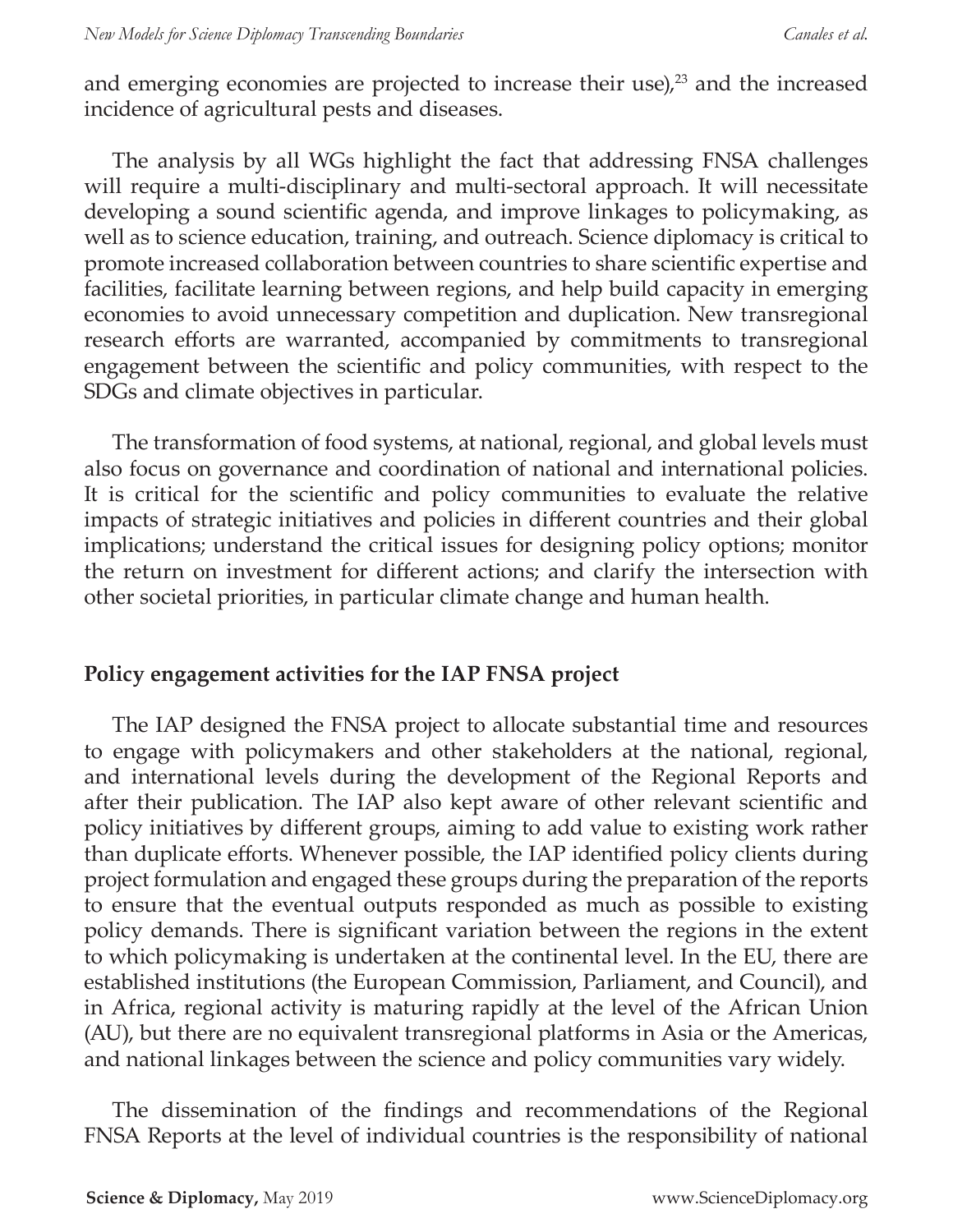academies, and IAP encourages them to tailor the outputs to respond to local needs and realities (e.g., policy briefs, translations of the reports, etc), and engage national policymakers and other stakeholders, including the general public. The IAP supported the publication of all five reports with a comprehensive global communication strategy comprising a press kit, press conferences, media coverage (written articles and TV and radio broadcasts), and social media sharing. This resulted in the publication of 133 popular media articles and broadcast coverage in 20 different languages. Views were estimated at over 2 million for the written articles and over 10 million for the broadcast. The IAP FNSA project is also capitalizing on existing opportunities to increase the dissemination of the findings and recommendations at regional and global levels. (Table 1 describes selected events that exemplify various project objectives.)

| <b>Events</b>                                               | <b>Project Objective</b>                           |
|-------------------------------------------------------------|----------------------------------------------------|
| World Science Forum Amman, Jordan, October 2017             | Seek feedback on global conclusions                |
| Regional discussion of the European Academics               | Interact with policymakers and other stakeholders  |
| Science Advisory Council (EASAC) on the FNSA                |                                                    |
| Report Brussels, Belgium, April 2018                        |                                                    |
| EuroScience Open Forum Toulouse, France, July               | Seek feedback on regional conclusions              |
| 2018                                                        |                                                    |
| S20 (Science20) <sup>24</sup> Rosario, Argentina, July 2018 | Raise awareness in G20; seek feedback on emerging  |
|                                                             | conclusions                                        |
| Regional discussion of the Network of African               | Interact with policymakers and other stakeholders  |
| Science Academics (NASAC) on the FNSA Report                |                                                    |
| Nairobi, Kenya, September 2018                              |                                                    |
| World Health Summit Berlin, Germany, October                | Focus on nutrition and health                      |
| 2018                                                        |                                                    |
| International Union of Food Science and Technology          | Focus on food science and technology, nutrition,   |
| Mumbai, India, October 2018                                 | and health                                         |
| American Association for the Advancement of                 | Explore trans-boundary issues                      |
| Science (AAAS) Annual Meeting Washington, DC,               |                                                    |
| February 2019                                               |                                                    |
| International Food Policy Research Institute (IFPRI)        | Focus on science and technology opportunities at   |
| Washington, DC, February 2019                               | regional and global levels                         |
| United Nations Economic Commission for Europe               | Focus on climate change: resilience and adaptation |
| (UNECE) regional forum on SDGs Geneva,                      |                                                    |
| Switzerland, March 2019                                     |                                                    |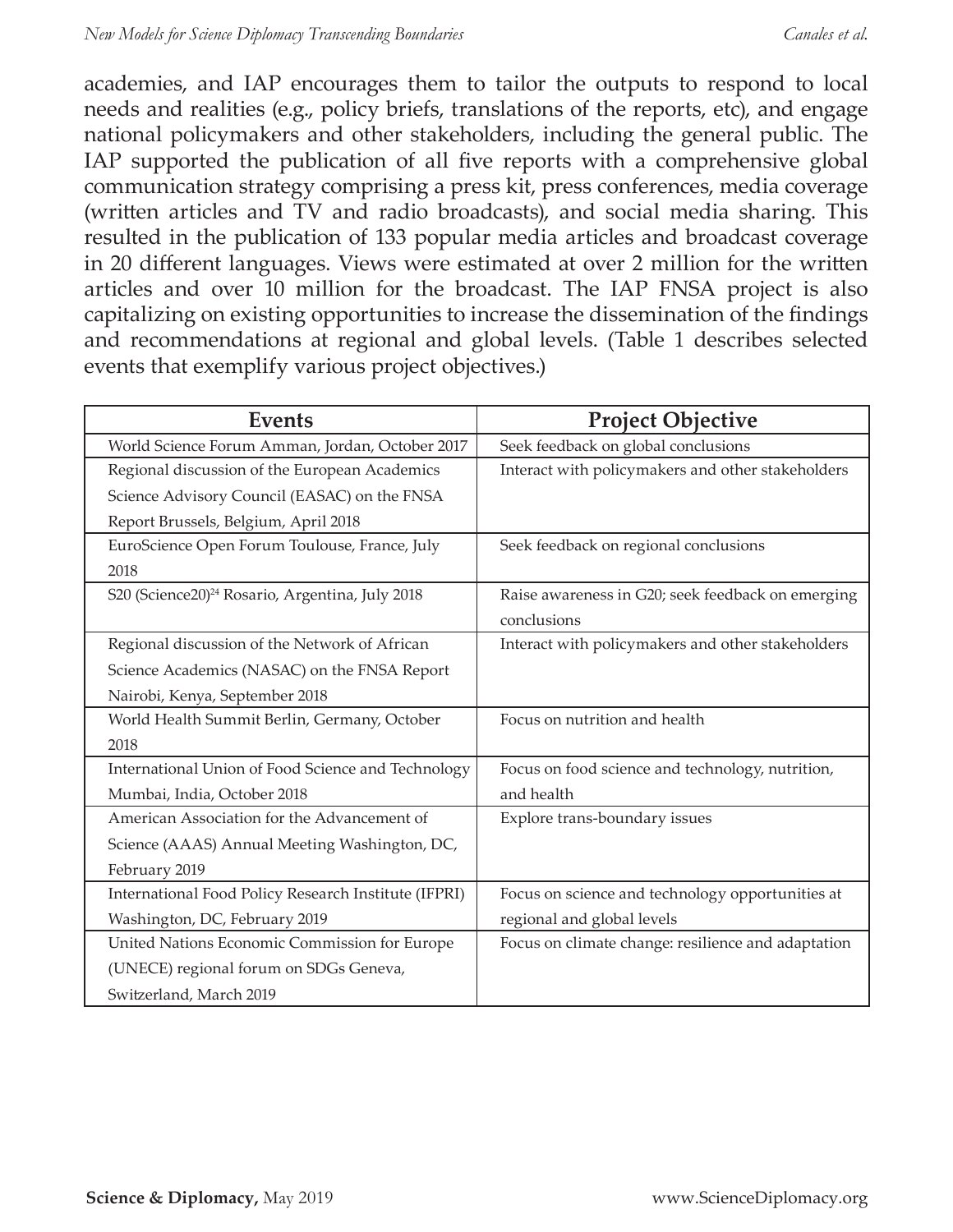The IAP will trace the impact of the FNSA initiative on policy in the coming years. Changes cannot always be attributed directly to the initiative, because other organizations are contributing to the FNSA conversation. However, a key step for eventual policy impact is to join the IAP voice to those of other relevant bodies while maintaining a distinctive focus on global science and technology, and engage all relevant stakeholders at national, regional, and global levels. The IAP also is engaged in supporting the integration of policies on agriculture, environment, and health, advising on the evidence base required, and drawing attention to key knowledge gaps. A short-term impact of the IAP FNSA project is better coordination among the participating scientific experts and improved capacity for the development of shared research, innovation, and policy agendas for FNSA. The IAP provides a platform for scientists who would not normally work closely on shared scientific challenges and opportunities. For example, the Association of Academies and Societies of Sciences in Asia (AASSA) working group was constituted by experts from China, Iran, Israel, India, Malaysia, New Zealand, South Korea, and Thailand.

We believe that this experiment in international science policy has proven very fruitful. Its strength is derived from addressing key issues related to FNSA at different regional scales, and learning lessons from these national and regional analyses to inform global recommendations with a multi-disciplinary and multisectorial focus. Our innovative project design and the sustained commitment of academies worldwide has helped enable new approaches in science diplomacy to promote engagement across the science community and with policymakers and other stakeholders for the collective benefit for human and planetary health. **SD** 

*Acknowledgement: The authors would like to thank all the experts who contributed their time to make this work possible and the German Federal Ministry of Education and Research for funding.*

#### **Endnote**

- 1. Mohamed Hassan, Volker ter Meulen, Peter F. McGrath, and Robin Fears; Academies of science as key instruments of science diplomacy, Science & Diplomacy, March 2015, http://www.sciencediplomacy.org/perspective/2015/ academies-science-key-instruments-science-diplomacy.
- 2. InterAcademy Partnership, www.interacademies.org.
- 3. UN Sustainable Development Goals, https://sustainabledevelopment.un.org/.
- 4. FAO, IFAD, UNICEF, WFP and WHO, The State of Food Security and Nutrition in the World (Rome: FAO, 2018), http:// www.fao.org/3/I9553EN/i9553en.pdf.